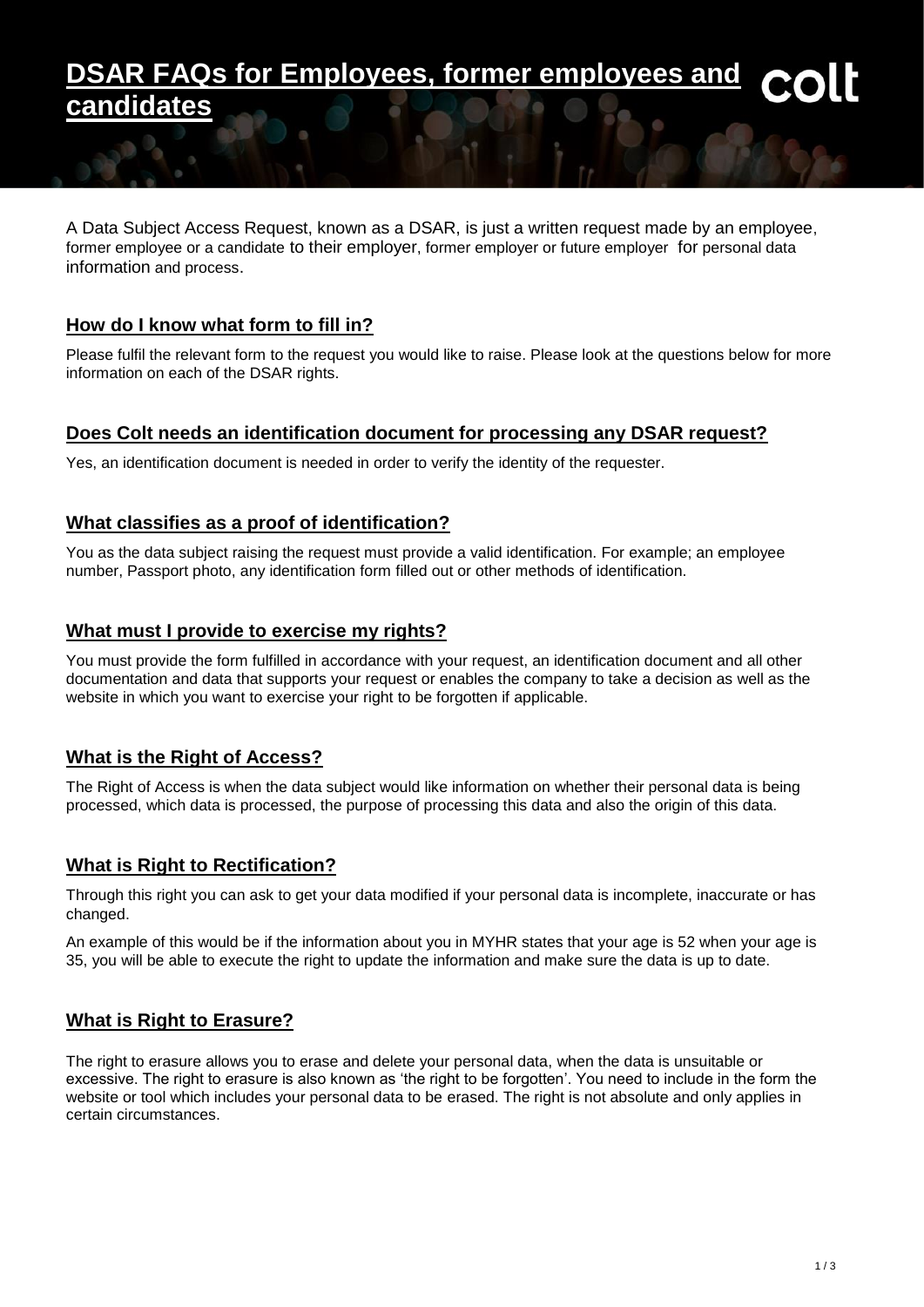# **What is Right to Restrict Data Processing?**

The right to restrict data processing allows you to request the data controller that they temporarily stop processing your data and transfer your data to other processing centres, preventing you from accessing selected personal data, temporarily withdrawing published data when it is published on a website, implementing blocking measures, so that the restricted personal data cannot be accessed.

You have the right to restrict the processing of your personal data, if you have a legal reason for wanting the restriction.

# **What is Right for Data Portability?**

The right to data portability allows you, when you have provided Colt with personal data concerning yourself to receive your personal data and to transfer it to another controller in a structured, commonly used, machinereadable and interoperable format.

When you are set up on a social media and you would like to transfer all of your data and photos to another social network company, you can ask the existing company to transfer all of the data and photos to the database of the new social network company. The same happened with the bank or with your Health Insurance Company.

#### **What is Right to Object to Personal Data Processing?**

The right to object to personal data processing allows you to object to the processing of your personal data in specific circumstances. Individuals have an absolute right to stop their data being used for direct marketing. Individuals have an "NON" absolute right, which means that Colt will need to make an assessment if the processing is for:

- a task carried out in the public interest:
- the exercise of official authority vested in you; or
- your legitimate interests (or those of a third party).

For example, when you buy tickets to go to an event and after the event you get spammed with emails and phone calls from the tickets sellers, telling you about other upcoming events. You can contact the ticket sellers to no longer receive any emails. Once you do the ticket sellers should stop processing your data straight away otherwise they are infringing your subject rights.

#### **What is Right to Object to Automated Individual Decision Making?**

The right not to be subject to automated individual decision-making entitles you not to be subject to decisions that affect you on the basis of automated data processing including profiling.

#### **Who can I contact if I have any questions about fulfilling the form?**

If you have any questions or queries about fulfilling the one of the forms, please get in touch with the [HRContactCentre@Colt.net](mailto:HRContactCentre@Colt.net) with any questions you may have.